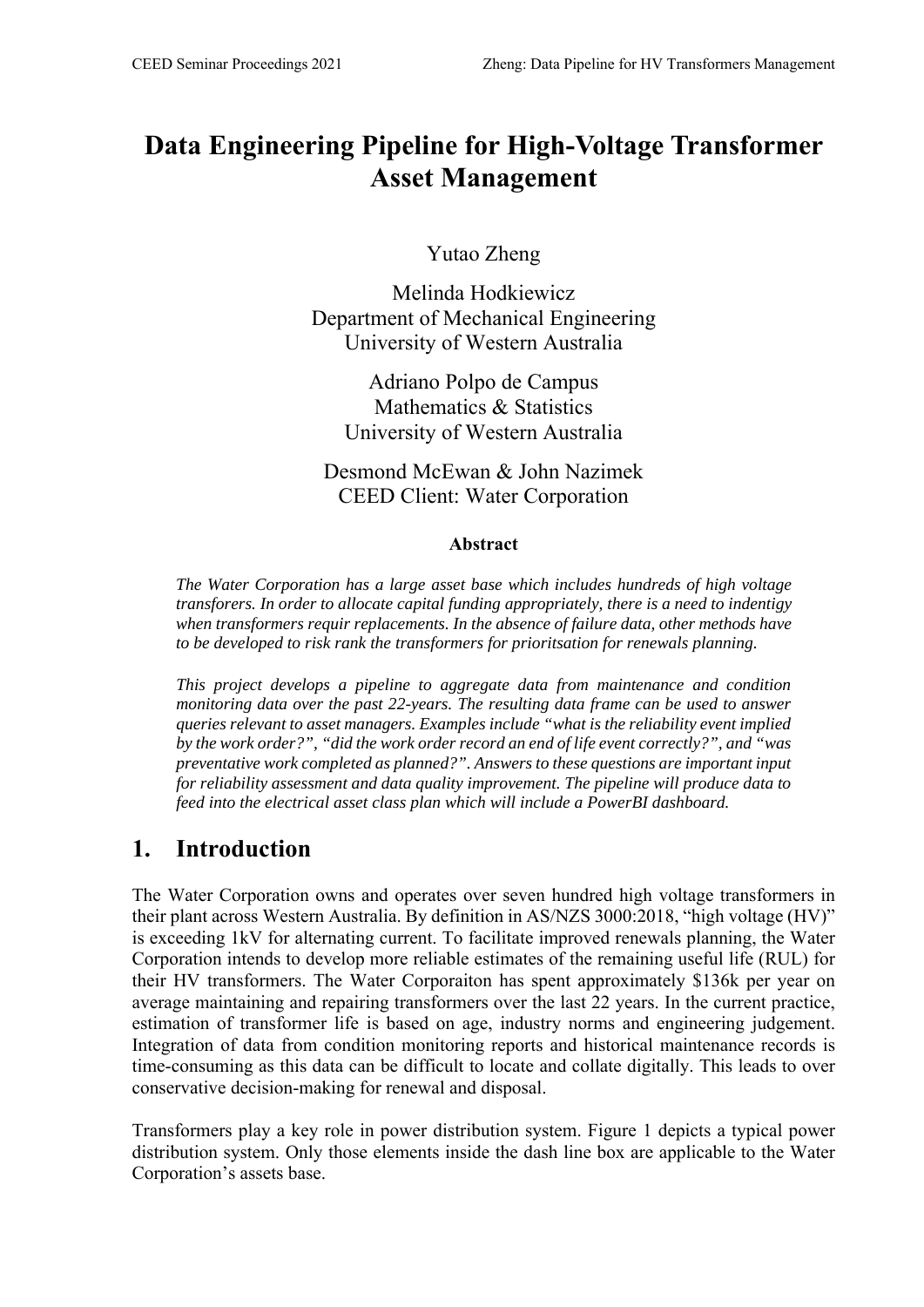

this research.

Transformers have a proven record of high reliability with a failure rate is approximately 1% (Martin et.al., 2017). A Weibull distribution on transformer life data from approximately 6000 transformers in period of 2000-2015) suggests there are two distributions, with a change in distribution occuring at approximately 20 years, which separates the failures due to infant mortality and age-related failure modes (Martin et al. (2017).



Figure 2 shows a histogram of the life data in the Martin study (in light), the current age of the Water Corporation operational transformers and end-of-life age of the WC decommissioned transformers (in dark). Significant differences between Martin's and Water Corporation's datasets are apparent indicating that the parameters from the Weibull distribution used in Martin's research may not be appropriate for Water Corporation's datasets. Other factors besides age, such as condition monitoring data and operating environment, should be taken into consideration to evaluate Water Corporation transformer reliability.

The specific aim of this study is to develop a repeatable and transparent process which constructs reliability performance measures of HV transformers owned and operated by the Water Corporation. The scope of this project includes:

- Collection and organisation of transformer characteristics, work order and condition monitoring data for the last 22 years (1999 – 2020).
- Perform data analysis on available data to describe the life distribution of selected HV power transformers.
- Assessment of existing and potential condition monitoring data and maintenance strategies.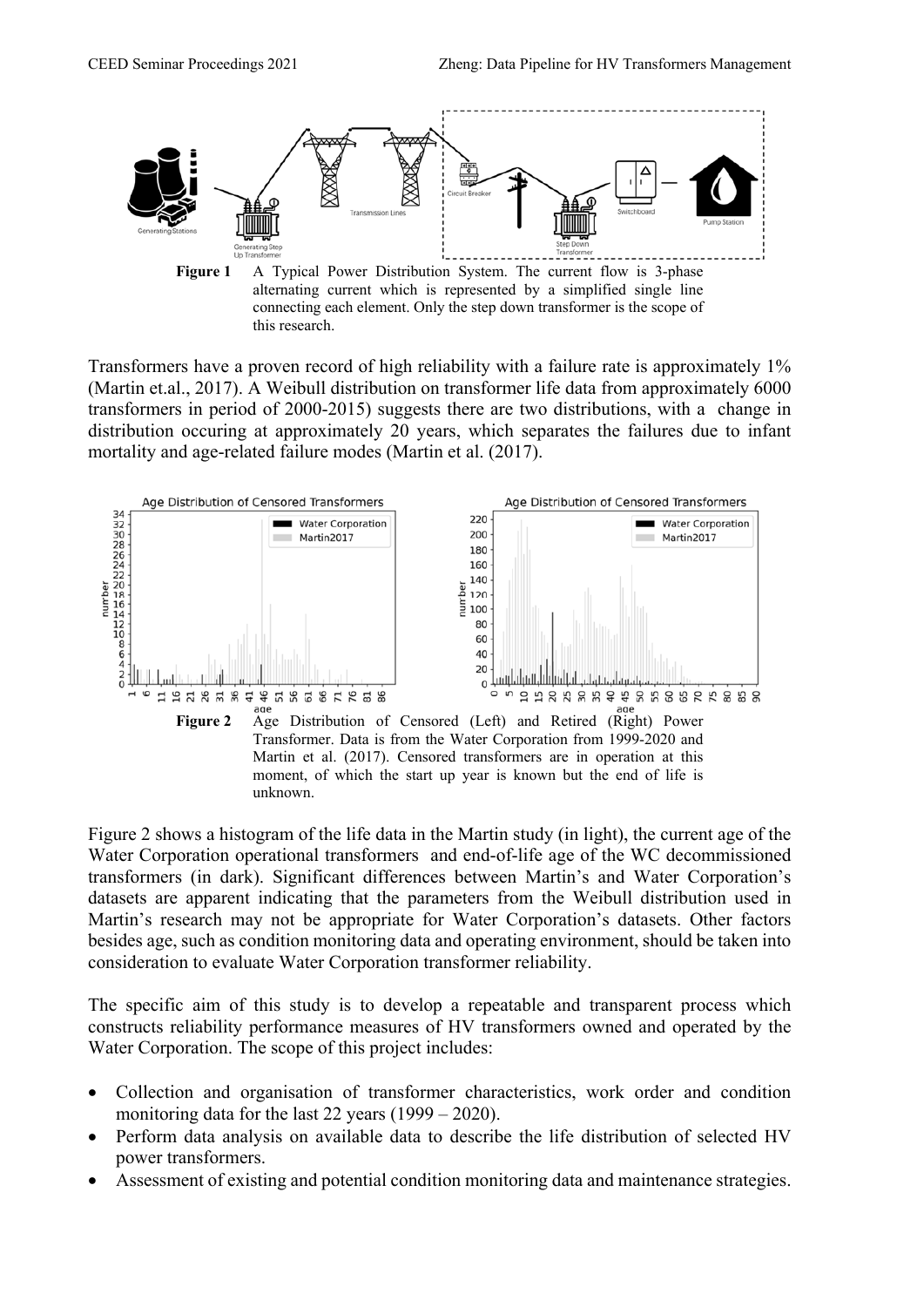Development of data for the Water Corporation's asset management planning dashboard for HV transformers.

## **2. Process**

The construction of the data pipeline begins with understanding the database used in the Water Corporation. There are three databases involved in the process of data acquisition for HV transformers: SAP, Nexus and HV equipment register sheet. SAP includes a computerised maintenance management system which records asset information such as transformer functional location and maintenance work orders. Nexus is the Water Corporations Document Management System, which includes storage of oil analysis reports. The HV equipment register sheet is in development and aims to record characteristic data such as rating voltage/power and manufacturing information. Data is extracted from these three databases as csv files and imported into Jupyter Notebook for analysis using Python code.

All assumptions made in processing are documented explicitly in the code. The following table demonstrates how rules used to infer the reliability event implied by the work order are documented. This clarity of documentation for processing is not possible using Excel.

| Event<br>Name | Degree of Impact on   Criteria<br><b>Transformer Life</b> |                                                                                                                                                      | Event<br>Name    | Degree of Impact on<br><b>Transformer Life</b> | Criteria                                                                                                                                       |
|---------------|-----------------------------------------------------------|------------------------------------------------------------------------------------------------------------------------------------------------------|------------------|------------------------------------------------|------------------------------------------------------------------------------------------------------------------------------------------------|
| End of Life   | It is the end of the<br>transformer life.                 | The work orders contain keywords of "replace,<br>install and remove" and any possible notation or<br>misspelling related to them (case insensitive); | Mainten-<br>ance | Minor impact on<br>transformer reliability     | The work orders contain keywords of<br>"service/inspection" and any possible notation<br>or misspelling related to them (case<br>insensitive); |
|               |                                                           | The actual cost of the work orders is greater than<br>\$5000:                                                                                        |                  |                                                | The actual cost of the work orders is greater<br>than \$100:                                                                                   |
|               |                                                           | The actual time spend on this work orders is<br>greater than 0:                                                                                      |                  |                                                | The actual time spend on this work orders is<br>greater than 1h                                                                                |
|               |                                                           | The work order is classified as corrective                                                                                                           | Oil              | Minor impact on                                | The work order is classified as preventative.<br>The work order has been associated to an oil                                                  |
| Repair        | Major impact on                                           | The work orders contain keywords of "repair"                                                                                                         | Analysis         | transformer reliability                        | analysis report                                                                                                                                |
|               | transformer reliability                                   | and any possible notation or misspelling related<br>to them (case insensitive);                                                                      | <b>Unsure</b>    | No impact on transformer<br>reliability        | The work orders contain keywords of<br>"inspection/test/reset/restart" and any possible                                                        |
|               |                                                           | The actual cost of the work orders is greater than<br>\$100:                                                                                         |                  |                                                | notation or misspelling related to them (case<br>insensitive)                                                                                  |
|               |                                                           | The actual time spend on this work orders is<br>greater than 1h                                                                                      |                  |                                                | The actual cost of the work orders is greater<br>than \$100:                                                                                   |
|               |                                                           | The work order is classified as corrective.                                                                                                          |                  |                                                | The actual time spend on this work orders is<br>greater than 0:                                                                                |

Table 1 Rule-Based Method to infer specific reliability events described in work order records

Data from Harris Dam pump station, Munster sewage pump station, Beenyup wastewater recovery facility and Anaconda Dr wasterwater pump station were selected for analysis as they have each had a transformer failure recently.

## **3. Preliminary Results and Discussion**

The first step of this project was to collect, merge and clean the transformer characteristics, work order and condition monitoring data from the three databases. This is shown in in Figure 3. The characteristic data is collected from the HV equipment register sheet and SAP, includes the transformer functional location, description, user status, location and start up date. The transformer maintenance data from SAP includes the type of work order (preventative or corrective), the cost, the completed task code and the actual start and finish time. The condition monitoring data had to be extracted by hand from oil analysis reports stored in Nexus and includes moisture, average breakdown voltage and results of dissolved gas analysis. Beacause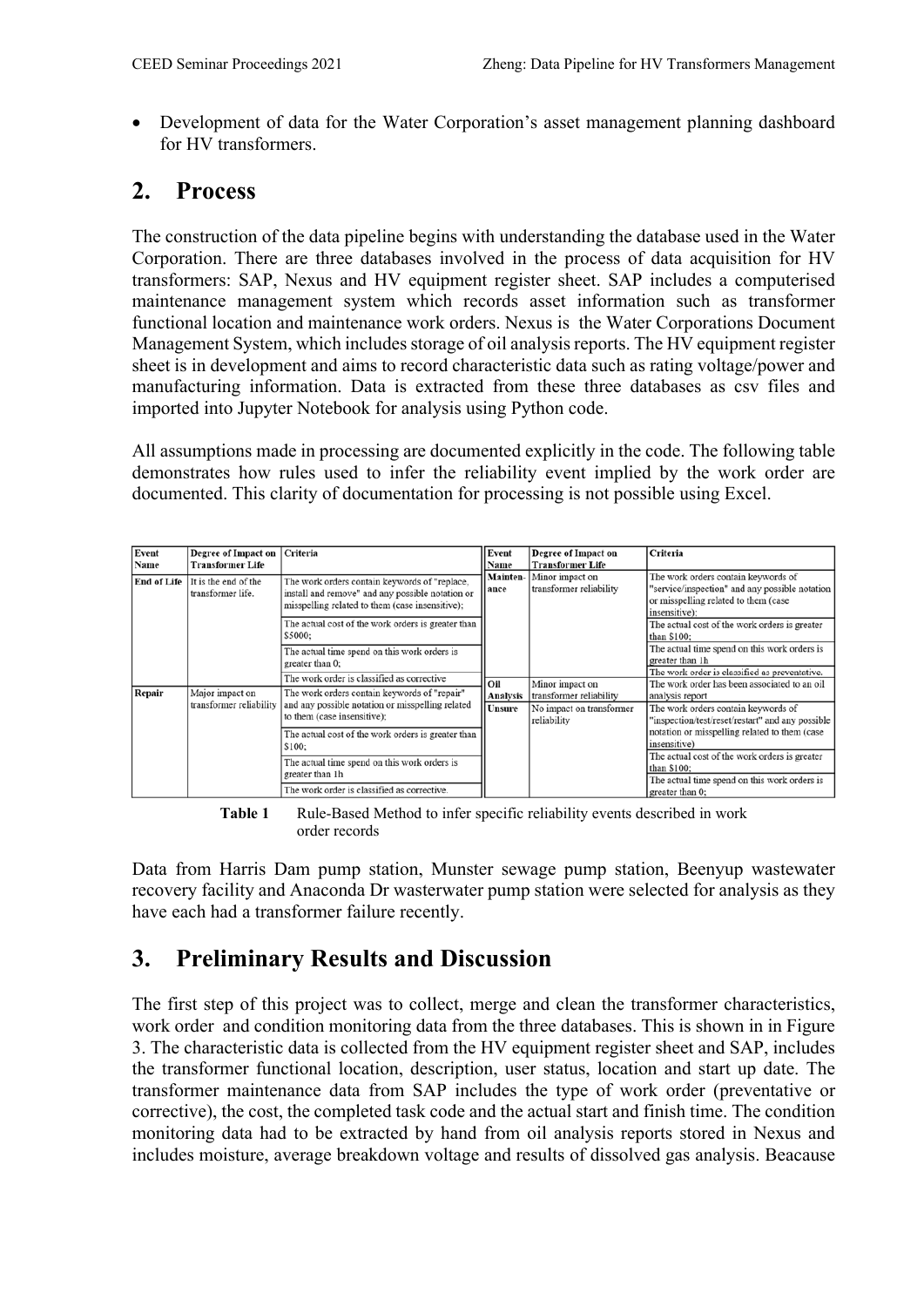functional location is the key common identifier for transformer inforamtion, work order and condition monitoring data, it is utilized to merge the work order and condition monitoring data.



**Figure 3** Pipeline for Data Acqusition

Extracted data from SAP and NEXUS needs cleansing before further processing and analysis. The resulting merged data is in a single data frame on which rules can be run, as well as performing querying and analysis. The pipeline is shown in Figure 4. Firstly, codes specific to SAP such as PM01 and PM02 are replaced by "corrective", PM03 is replaced by "capital" and PM04 is replaced by "preventative". The date and time data in "txt" format is converted into "datelike" format so Jupyter Notebook can operate calculation on those date and time data. Based on some assumptions, the time spent on each work order can be estimated.



**Figure 4** Pipeline for Data Processing and Analysis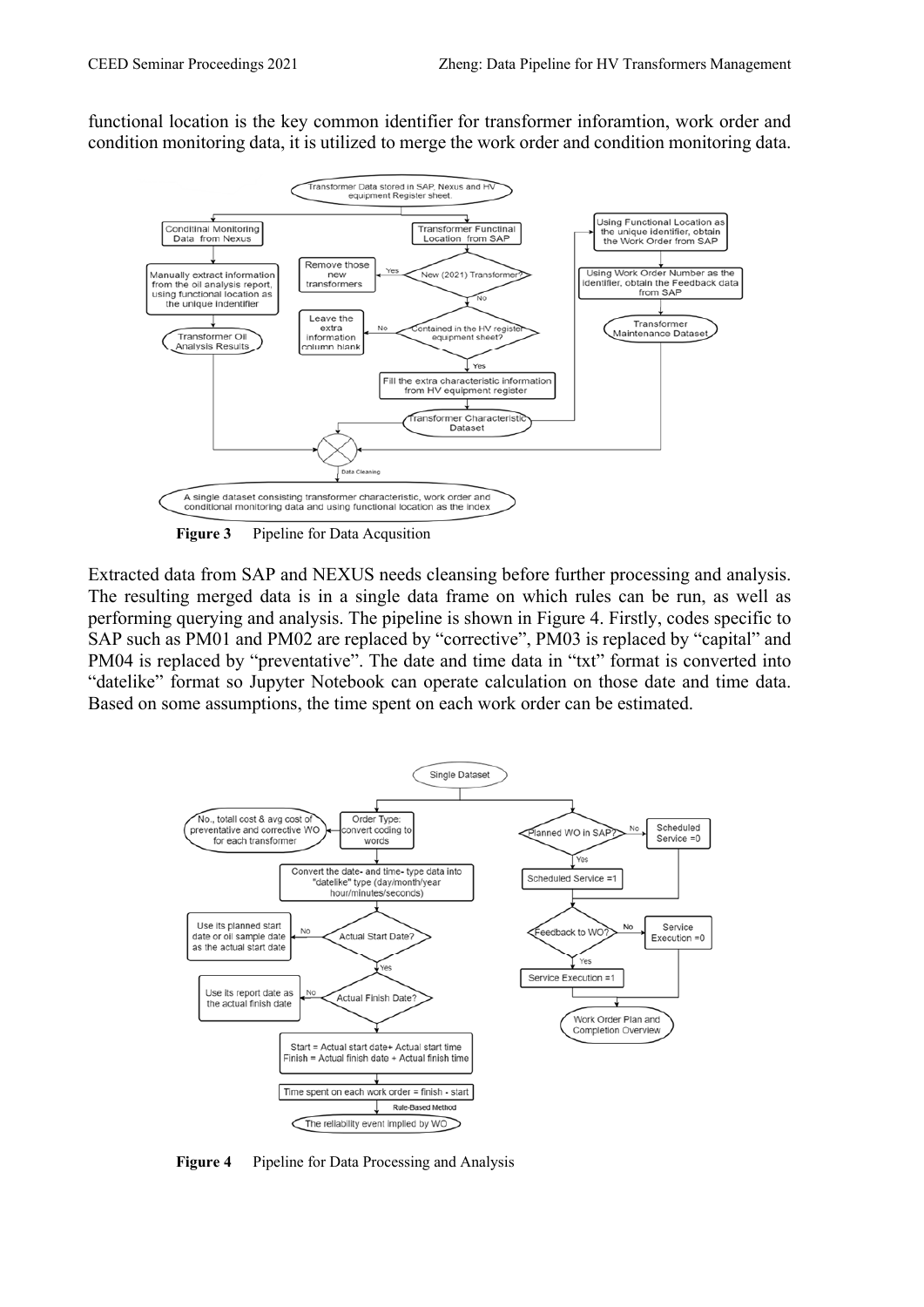Applying the rule-based method to the data from 4 selected plants, there are 215 out of 375 (57%) work orders implying a reliability event. Those unmarked records are not removed from the datasets but kept for futher validation. The numbers of each event are 2 EOL, 27 repair, 104 maintenance, 44 oil analysis and 38 unsure. These results are reasonable where maintenance should be the majority event and end of life and repair is relatively rare. However, the number of end of life events does not match the reality. In fact, there should be at least 4 end of life events because the 4 selected plants have had at least 4 transformer failures in the past.

"Schedule service" and "service execution" have been introduced and evaluated as shown in figure 4. Those two values help whether the scheduled work order was closed properly by completing the feedback reports. There are 49 out of 375 (13%) planned work orders without their feedback so the time spent on actual work is unknown. There are 42 out of 375 (11.2%) missing their planned work order but having their feedback as the oil analysis reports. In other words, there are 42 of 44 oil analysis reports that exist but those oil analysis events are not recorded in the transformer operation data, i.e. in SAP.

Figure 5 shows the order cost distribution for the transformers from the four selected plants. Most of the work orders are located in the range from \$0 to \$500, and only a few work orders (8 in this case) are above \$10,000.



**Figure 5** HV Transformer Work Order Cost Distribution

#### **4. Conclusions and Future Work**

This work suggests that the Weibull analysis parameters for transformer life estimation produced in Martin's research are not appropriate for estimating a quantitative reliability performance measure for high-voltage transformers owned and operated by the Water Corporation. The Water Corporation transformer population has experienced very few failures